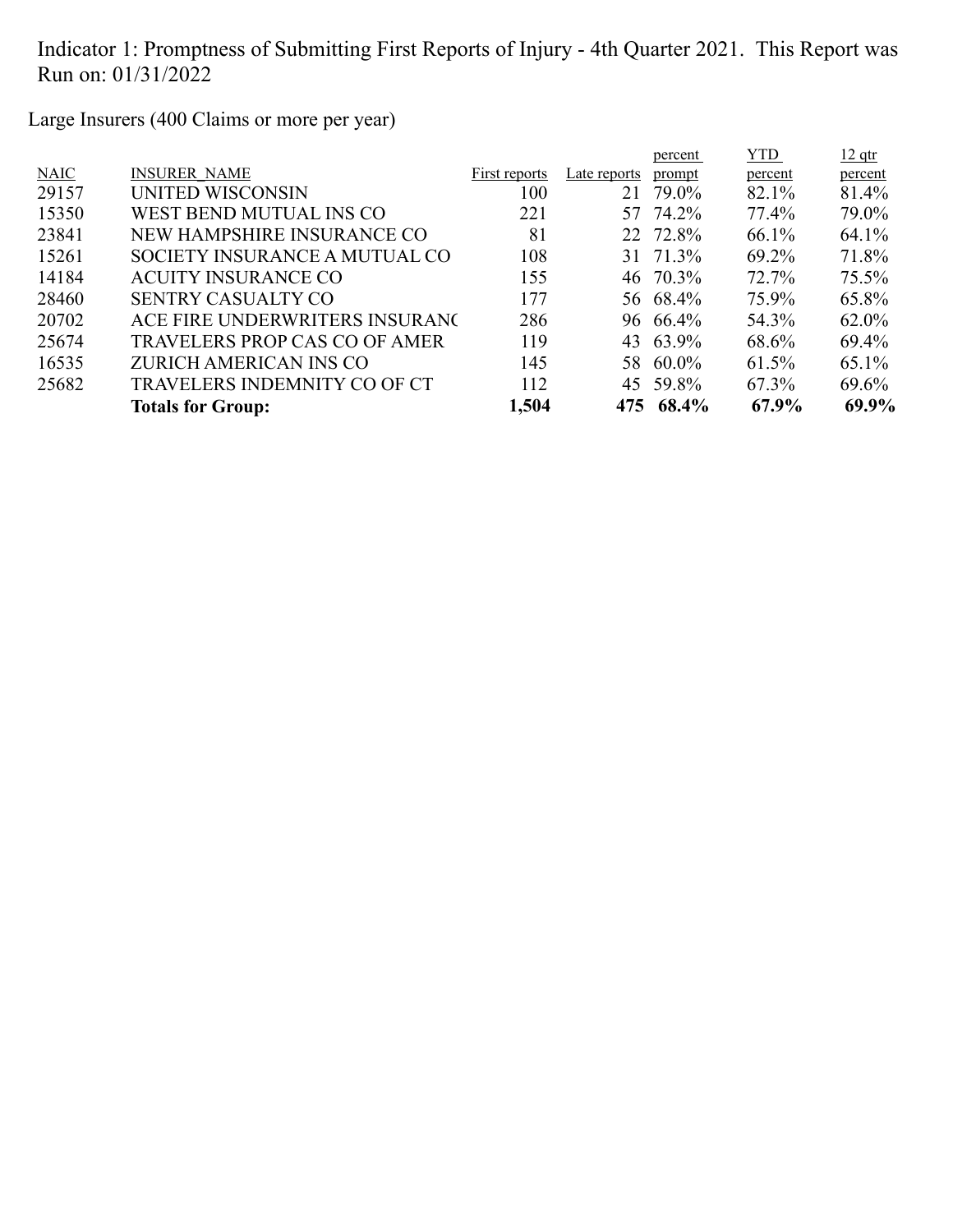Medium Size Insurers (65 - 399 Claims or more per year)

| <b>NAIC</b><br><b>INSURER NAME</b><br>Late reports<br><b>First reports</b><br>prompt<br>percent<br>percent<br>11374<br><b>SFM MUTUAL INS CO</b><br>90.3%<br>87.3%<br>85.0%<br>62<br>6<br>13935<br>FEDERATED MUTUAL INS CO<br>17<br>94.1%<br>86.5%<br>88.3%<br>1<br>22543<br><b>SECURA INSURANCE COMPANY</b><br>103<br>79.6%<br>85.0%<br>83.6%<br>21<br>15<br>14176<br><b>HASTINGS MUTUAL INS CO</b><br>$\overline{2}$<br>86.7%<br>84.8%<br>83.9%<br>18<br>21458<br><b>EMPLOYERS INSURANCE CO OF WAU</b><br>2 88.9%<br>84.2%<br>83.5%<br>39<br>83.2%<br>11527<br><b>LEAGUE OF WIS MUNICIPALITIES MU</b><br>89.7%<br>84.0%<br>4<br>15377<br>WESTERN NATIONAL MUTUAL INS CO<br>16<br>2 87.5%<br>83.1%<br>80.4%<br>10166<br><b>ACCIDENT FUND INS CO OF AMERICA</b><br>114<br>16 86.0%<br>82.5%<br>82.1%<br><b>DEPT OF ADMINISTRATION</b><br>73<br>79.5%<br>81.4%<br>81.1%<br>SI<br>15<br>21407<br>92<br>75.0%<br>78.3%<br><b>EMCASCO INSURANCE CO</b><br>23<br>81.3%<br>30<br>12305<br>ACCIDENT FUND NATIONAL INS CO<br>3<br>90.0%<br>78.5%<br>85.8%<br>UW-SYSTEM ADMINISTRATION<br>19<br>78.9%<br>76.3%<br>77.0%<br>SI<br>4<br>29424<br>HARTFORD CASUALTY INS CO<br>20<br>80.0%<br>76.3%<br>76.4%<br>4<br><b>AMERICAN ZURICH INS CO</b><br>72.6%<br>75.8%<br>75.8%<br>40142<br>117<br>32<br>24988<br><b>SENTRY INSURANCE COMPANY</b><br>118<br>39<br>66.9%<br>65.9%<br>74.7%<br>10351<br>FIRST DAKOTA INDEMNITY COMPANY<br>19<br>73.7%<br>74.2%<br>80.6%<br>5<br>38<br>14303<br><b>INTEGRITY INSURANCE CO</b><br>9<br>76.3%<br>74.0%<br>77.3%<br>29459<br>TWIN CITY FIRE INS CO<br>59<br>11<br>81.4%<br>73.6%<br>70.9%<br><b>COLUMBIA ST MARY'S INC</b><br>12<br>2 83.3%<br>74.4%<br><b>SI</b><br>72.5%<br>72.0%<br>74.1%<br>26832<br><b>GREAT AMERICAN ALLIANCE INS CO</b><br>20<br>$7\overline{ }$<br>65.0%<br>22<br>18988<br><b>AUTO OWNERS INS CO</b><br>10<br>54.5%<br>71.0%<br>74.8%<br>43<br><b>EMPLOYERS MUTUAL CAS CO</b><br>21415<br>15 65.1%<br>70.8%<br>66.8%<br>26271<br>35<br>ERIE INSURANCE EXCHANGE<br>13<br>62.9%<br>69.5%<br>78.8%<br>78<br>25 67.9%<br>24147<br>OLD REPUBLIC INS CO<br>69.2%<br>65.5%<br>27<br>58.2%<br>23434<br>MIDDLESEX INSURANCE CO<br>13<br>51.9%<br>68.1%<br>52<br>33600<br>L M INSURANCE CORP<br>59.6%<br>68.8%<br>21<br>67.8%<br>15<br>26247<br>AMERICAN GUARANTEE & LIABILITY<br>$6\,60.0\%$<br>64.7%<br>61.4%<br><b>CINCINNATI INSURANCE CO</b><br>36<br>69.4%<br>70.7%<br>10677<br>11<br>64.1%<br><b>EMPLOYERS ASSURANCE CORP</b><br>9<br>25402<br>5<br>44.4%<br>73.2%<br>64.1%<br>25<br>24554<br>48.0%<br><b>XL INSURANCE AMERICA INC</b><br>13<br>63.2%<br>69.6%<br>31<br><b>INSURANCE CO OF STATE OF PA</b><br>62.2%<br>19429<br>15 51.6%<br>63.5%<br>XL SPECIALTY INSURANCE COMPANY<br>37885<br>14 58.8%<br>62.1%<br>34<br>65.6%<br>SI<br>FEDERAL EXPRESS CORPORATION<br>11<br>4 63.6%<br>61.2%<br>73.7%<br>52<br>42404<br><b>LIBERTY INSURANCE CORP</b><br>30 42.3%<br>63.2%<br>60.7%<br><b>ARCH INSURANCE CO</b><br>25<br>9 64.0%<br>11150<br>59.5%<br>62.0%<br>15<br>13986<br>FRANKENMUTH MUTUAL INS CO<br>$6\,60.0\%$<br>60.8%<br>59.1%<br>5<br>20494<br><b>TRANSPORTATION INS CO</b><br>80.0%<br>58.0%<br>57.5%<br>1<br>36<br>SI<br><b>CITY OF MADISON</b><br>18 50.0%<br>57.0%<br>43.1%<br>23<br>22667<br>ACE AMERICAN INSURANCE CO<br>52.2%<br>55.9%<br>53.8%<br>11<br>15091<br><b>RURAL MUTUAL INS CO</b><br>53<br>24 54.7%<br>58.2%<br>54.1%<br>31895<br>AMERICAN INTERSTATE INS CO<br>11<br>50.0%<br>62.7%<br>$7\,36.4\%$<br>15105<br>SAFETY NATIONAL CASUALTY CORP<br>41<br>21 48.8%<br>49.5%<br>55.3%<br><b>CITY OF MILWAUKEE</b><br>61<br>29<br>52.5%<br>49.4%<br><b>SI</b><br>45.4%<br>18767<br>CHURCH MUTUAL INSURANCE CO S.I<br>28<br>50.0%<br>14<br>48.2%<br>43.1%<br>23817<br><b>ILLINOIS NATIONAL INS CO</b><br>20<br>10 50.0%<br>47.7%<br>64.3%<br>20397<br>VIGILANT INSURANCE CO<br>12 14.3%<br>43.9%<br>58.6%<br>14<br><b>KWIK TRIP INC</b><br>41<br>26 36.6%<br>43.8%<br>56.3%<br>SI |  |  | percent | <b>YTD</b> | $12$ qtr |
|------------------------------------------------------------------------------------------------------------------------------------------------------------------------------------------------------------------------------------------------------------------------------------------------------------------------------------------------------------------------------------------------------------------------------------------------------------------------------------------------------------------------------------------------------------------------------------------------------------------------------------------------------------------------------------------------------------------------------------------------------------------------------------------------------------------------------------------------------------------------------------------------------------------------------------------------------------------------------------------------------------------------------------------------------------------------------------------------------------------------------------------------------------------------------------------------------------------------------------------------------------------------------------------------------------------------------------------------------------------------------------------------------------------------------------------------------------------------------------------------------------------------------------------------------------------------------------------------------------------------------------------------------------------------------------------------------------------------------------------------------------------------------------------------------------------------------------------------------------------------------------------------------------------------------------------------------------------------------------------------------------------------------------------------------------------------------------------------------------------------------------------------------------------------------------------------------------------------------------------------------------------------------------------------------------------------------------------------------------------------------------------------------------------------------------------------------------------------------------------------------------------------------------------------------------------------------------------------------------------------------------------------------------------------------------------------------------------------------------------------------------------------------------------------------------------------------------------------------------------------------------------------------------------------------------------------------------------------------------------------------------------------------------------------------------------------------------------------------------------------------------------------------------------------------------------------------------------------------------------------------------------------------------------------------------------------------------------------------------------------------------------------------------------------------------------------------------------------------------------------------------------------------------------------------------------------------------------------------------------------------------------------------------------------------------------------------------------------------------------------------------------------------------------------------------------------------------------------------------------------------------------------------------------------------------------------------------|--|--|---------|------------|----------|
|                                                                                                                                                                                                                                                                                                                                                                                                                                                                                                                                                                                                                                                                                                                                                                                                                                                                                                                                                                                                                                                                                                                                                                                                                                                                                                                                                                                                                                                                                                                                                                                                                                                                                                                                                                                                                                                                                                                                                                                                                                                                                                                                                                                                                                                                                                                                                                                                                                                                                                                                                                                                                                                                                                                                                                                                                                                                                                                                                                                                                                                                                                                                                                                                                                                                                                                                                                                                                                                                                                                                                                                                                                                                                                                                                                                                                                                                                                                                                            |  |  |         |            |          |
|                                                                                                                                                                                                                                                                                                                                                                                                                                                                                                                                                                                                                                                                                                                                                                                                                                                                                                                                                                                                                                                                                                                                                                                                                                                                                                                                                                                                                                                                                                                                                                                                                                                                                                                                                                                                                                                                                                                                                                                                                                                                                                                                                                                                                                                                                                                                                                                                                                                                                                                                                                                                                                                                                                                                                                                                                                                                                                                                                                                                                                                                                                                                                                                                                                                                                                                                                                                                                                                                                                                                                                                                                                                                                                                                                                                                                                                                                                                                                            |  |  |         |            |          |
|                                                                                                                                                                                                                                                                                                                                                                                                                                                                                                                                                                                                                                                                                                                                                                                                                                                                                                                                                                                                                                                                                                                                                                                                                                                                                                                                                                                                                                                                                                                                                                                                                                                                                                                                                                                                                                                                                                                                                                                                                                                                                                                                                                                                                                                                                                                                                                                                                                                                                                                                                                                                                                                                                                                                                                                                                                                                                                                                                                                                                                                                                                                                                                                                                                                                                                                                                                                                                                                                                                                                                                                                                                                                                                                                                                                                                                                                                                                                                            |  |  |         |            |          |
|                                                                                                                                                                                                                                                                                                                                                                                                                                                                                                                                                                                                                                                                                                                                                                                                                                                                                                                                                                                                                                                                                                                                                                                                                                                                                                                                                                                                                                                                                                                                                                                                                                                                                                                                                                                                                                                                                                                                                                                                                                                                                                                                                                                                                                                                                                                                                                                                                                                                                                                                                                                                                                                                                                                                                                                                                                                                                                                                                                                                                                                                                                                                                                                                                                                                                                                                                                                                                                                                                                                                                                                                                                                                                                                                                                                                                                                                                                                                                            |  |  |         |            |          |
|                                                                                                                                                                                                                                                                                                                                                                                                                                                                                                                                                                                                                                                                                                                                                                                                                                                                                                                                                                                                                                                                                                                                                                                                                                                                                                                                                                                                                                                                                                                                                                                                                                                                                                                                                                                                                                                                                                                                                                                                                                                                                                                                                                                                                                                                                                                                                                                                                                                                                                                                                                                                                                                                                                                                                                                                                                                                                                                                                                                                                                                                                                                                                                                                                                                                                                                                                                                                                                                                                                                                                                                                                                                                                                                                                                                                                                                                                                                                                            |  |  |         |            |          |
|                                                                                                                                                                                                                                                                                                                                                                                                                                                                                                                                                                                                                                                                                                                                                                                                                                                                                                                                                                                                                                                                                                                                                                                                                                                                                                                                                                                                                                                                                                                                                                                                                                                                                                                                                                                                                                                                                                                                                                                                                                                                                                                                                                                                                                                                                                                                                                                                                                                                                                                                                                                                                                                                                                                                                                                                                                                                                                                                                                                                                                                                                                                                                                                                                                                                                                                                                                                                                                                                                                                                                                                                                                                                                                                                                                                                                                                                                                                                                            |  |  |         |            |          |
|                                                                                                                                                                                                                                                                                                                                                                                                                                                                                                                                                                                                                                                                                                                                                                                                                                                                                                                                                                                                                                                                                                                                                                                                                                                                                                                                                                                                                                                                                                                                                                                                                                                                                                                                                                                                                                                                                                                                                                                                                                                                                                                                                                                                                                                                                                                                                                                                                                                                                                                                                                                                                                                                                                                                                                                                                                                                                                                                                                                                                                                                                                                                                                                                                                                                                                                                                                                                                                                                                                                                                                                                                                                                                                                                                                                                                                                                                                                                                            |  |  |         |            |          |
|                                                                                                                                                                                                                                                                                                                                                                                                                                                                                                                                                                                                                                                                                                                                                                                                                                                                                                                                                                                                                                                                                                                                                                                                                                                                                                                                                                                                                                                                                                                                                                                                                                                                                                                                                                                                                                                                                                                                                                                                                                                                                                                                                                                                                                                                                                                                                                                                                                                                                                                                                                                                                                                                                                                                                                                                                                                                                                                                                                                                                                                                                                                                                                                                                                                                                                                                                                                                                                                                                                                                                                                                                                                                                                                                                                                                                                                                                                                                                            |  |  |         |            |          |
|                                                                                                                                                                                                                                                                                                                                                                                                                                                                                                                                                                                                                                                                                                                                                                                                                                                                                                                                                                                                                                                                                                                                                                                                                                                                                                                                                                                                                                                                                                                                                                                                                                                                                                                                                                                                                                                                                                                                                                                                                                                                                                                                                                                                                                                                                                                                                                                                                                                                                                                                                                                                                                                                                                                                                                                                                                                                                                                                                                                                                                                                                                                                                                                                                                                                                                                                                                                                                                                                                                                                                                                                                                                                                                                                                                                                                                                                                                                                                            |  |  |         |            |          |
|                                                                                                                                                                                                                                                                                                                                                                                                                                                                                                                                                                                                                                                                                                                                                                                                                                                                                                                                                                                                                                                                                                                                                                                                                                                                                                                                                                                                                                                                                                                                                                                                                                                                                                                                                                                                                                                                                                                                                                                                                                                                                                                                                                                                                                                                                                                                                                                                                                                                                                                                                                                                                                                                                                                                                                                                                                                                                                                                                                                                                                                                                                                                                                                                                                                                                                                                                                                                                                                                                                                                                                                                                                                                                                                                                                                                                                                                                                                                                            |  |  |         |            |          |
|                                                                                                                                                                                                                                                                                                                                                                                                                                                                                                                                                                                                                                                                                                                                                                                                                                                                                                                                                                                                                                                                                                                                                                                                                                                                                                                                                                                                                                                                                                                                                                                                                                                                                                                                                                                                                                                                                                                                                                                                                                                                                                                                                                                                                                                                                                                                                                                                                                                                                                                                                                                                                                                                                                                                                                                                                                                                                                                                                                                                                                                                                                                                                                                                                                                                                                                                                                                                                                                                                                                                                                                                                                                                                                                                                                                                                                                                                                                                                            |  |  |         |            |          |
|                                                                                                                                                                                                                                                                                                                                                                                                                                                                                                                                                                                                                                                                                                                                                                                                                                                                                                                                                                                                                                                                                                                                                                                                                                                                                                                                                                                                                                                                                                                                                                                                                                                                                                                                                                                                                                                                                                                                                                                                                                                                                                                                                                                                                                                                                                                                                                                                                                                                                                                                                                                                                                                                                                                                                                                                                                                                                                                                                                                                                                                                                                                                                                                                                                                                                                                                                                                                                                                                                                                                                                                                                                                                                                                                                                                                                                                                                                                                                            |  |  |         |            |          |
|                                                                                                                                                                                                                                                                                                                                                                                                                                                                                                                                                                                                                                                                                                                                                                                                                                                                                                                                                                                                                                                                                                                                                                                                                                                                                                                                                                                                                                                                                                                                                                                                                                                                                                                                                                                                                                                                                                                                                                                                                                                                                                                                                                                                                                                                                                                                                                                                                                                                                                                                                                                                                                                                                                                                                                                                                                                                                                                                                                                                                                                                                                                                                                                                                                                                                                                                                                                                                                                                                                                                                                                                                                                                                                                                                                                                                                                                                                                                                            |  |  |         |            |          |
|                                                                                                                                                                                                                                                                                                                                                                                                                                                                                                                                                                                                                                                                                                                                                                                                                                                                                                                                                                                                                                                                                                                                                                                                                                                                                                                                                                                                                                                                                                                                                                                                                                                                                                                                                                                                                                                                                                                                                                                                                                                                                                                                                                                                                                                                                                                                                                                                                                                                                                                                                                                                                                                                                                                                                                                                                                                                                                                                                                                                                                                                                                                                                                                                                                                                                                                                                                                                                                                                                                                                                                                                                                                                                                                                                                                                                                                                                                                                                            |  |  |         |            |          |
|                                                                                                                                                                                                                                                                                                                                                                                                                                                                                                                                                                                                                                                                                                                                                                                                                                                                                                                                                                                                                                                                                                                                                                                                                                                                                                                                                                                                                                                                                                                                                                                                                                                                                                                                                                                                                                                                                                                                                                                                                                                                                                                                                                                                                                                                                                                                                                                                                                                                                                                                                                                                                                                                                                                                                                                                                                                                                                                                                                                                                                                                                                                                                                                                                                                                                                                                                                                                                                                                                                                                                                                                                                                                                                                                                                                                                                                                                                                                                            |  |  |         |            |          |
|                                                                                                                                                                                                                                                                                                                                                                                                                                                                                                                                                                                                                                                                                                                                                                                                                                                                                                                                                                                                                                                                                                                                                                                                                                                                                                                                                                                                                                                                                                                                                                                                                                                                                                                                                                                                                                                                                                                                                                                                                                                                                                                                                                                                                                                                                                                                                                                                                                                                                                                                                                                                                                                                                                                                                                                                                                                                                                                                                                                                                                                                                                                                                                                                                                                                                                                                                                                                                                                                                                                                                                                                                                                                                                                                                                                                                                                                                                                                                            |  |  |         |            |          |
|                                                                                                                                                                                                                                                                                                                                                                                                                                                                                                                                                                                                                                                                                                                                                                                                                                                                                                                                                                                                                                                                                                                                                                                                                                                                                                                                                                                                                                                                                                                                                                                                                                                                                                                                                                                                                                                                                                                                                                                                                                                                                                                                                                                                                                                                                                                                                                                                                                                                                                                                                                                                                                                                                                                                                                                                                                                                                                                                                                                                                                                                                                                                                                                                                                                                                                                                                                                                                                                                                                                                                                                                                                                                                                                                                                                                                                                                                                                                                            |  |  |         |            |          |
|                                                                                                                                                                                                                                                                                                                                                                                                                                                                                                                                                                                                                                                                                                                                                                                                                                                                                                                                                                                                                                                                                                                                                                                                                                                                                                                                                                                                                                                                                                                                                                                                                                                                                                                                                                                                                                                                                                                                                                                                                                                                                                                                                                                                                                                                                                                                                                                                                                                                                                                                                                                                                                                                                                                                                                                                                                                                                                                                                                                                                                                                                                                                                                                                                                                                                                                                                                                                                                                                                                                                                                                                                                                                                                                                                                                                                                                                                                                                                            |  |  |         |            |          |
|                                                                                                                                                                                                                                                                                                                                                                                                                                                                                                                                                                                                                                                                                                                                                                                                                                                                                                                                                                                                                                                                                                                                                                                                                                                                                                                                                                                                                                                                                                                                                                                                                                                                                                                                                                                                                                                                                                                                                                                                                                                                                                                                                                                                                                                                                                                                                                                                                                                                                                                                                                                                                                                                                                                                                                                                                                                                                                                                                                                                                                                                                                                                                                                                                                                                                                                                                                                                                                                                                                                                                                                                                                                                                                                                                                                                                                                                                                                                                            |  |  |         |            |          |
|                                                                                                                                                                                                                                                                                                                                                                                                                                                                                                                                                                                                                                                                                                                                                                                                                                                                                                                                                                                                                                                                                                                                                                                                                                                                                                                                                                                                                                                                                                                                                                                                                                                                                                                                                                                                                                                                                                                                                                                                                                                                                                                                                                                                                                                                                                                                                                                                                                                                                                                                                                                                                                                                                                                                                                                                                                                                                                                                                                                                                                                                                                                                                                                                                                                                                                                                                                                                                                                                                                                                                                                                                                                                                                                                                                                                                                                                                                                                                            |  |  |         |            |          |
|                                                                                                                                                                                                                                                                                                                                                                                                                                                                                                                                                                                                                                                                                                                                                                                                                                                                                                                                                                                                                                                                                                                                                                                                                                                                                                                                                                                                                                                                                                                                                                                                                                                                                                                                                                                                                                                                                                                                                                                                                                                                                                                                                                                                                                                                                                                                                                                                                                                                                                                                                                                                                                                                                                                                                                                                                                                                                                                                                                                                                                                                                                                                                                                                                                                                                                                                                                                                                                                                                                                                                                                                                                                                                                                                                                                                                                                                                                                                                            |  |  |         |            |          |
|                                                                                                                                                                                                                                                                                                                                                                                                                                                                                                                                                                                                                                                                                                                                                                                                                                                                                                                                                                                                                                                                                                                                                                                                                                                                                                                                                                                                                                                                                                                                                                                                                                                                                                                                                                                                                                                                                                                                                                                                                                                                                                                                                                                                                                                                                                                                                                                                                                                                                                                                                                                                                                                                                                                                                                                                                                                                                                                                                                                                                                                                                                                                                                                                                                                                                                                                                                                                                                                                                                                                                                                                                                                                                                                                                                                                                                                                                                                                                            |  |  |         |            |          |
|                                                                                                                                                                                                                                                                                                                                                                                                                                                                                                                                                                                                                                                                                                                                                                                                                                                                                                                                                                                                                                                                                                                                                                                                                                                                                                                                                                                                                                                                                                                                                                                                                                                                                                                                                                                                                                                                                                                                                                                                                                                                                                                                                                                                                                                                                                                                                                                                                                                                                                                                                                                                                                                                                                                                                                                                                                                                                                                                                                                                                                                                                                                                                                                                                                                                                                                                                                                                                                                                                                                                                                                                                                                                                                                                                                                                                                                                                                                                                            |  |  |         |            |          |
|                                                                                                                                                                                                                                                                                                                                                                                                                                                                                                                                                                                                                                                                                                                                                                                                                                                                                                                                                                                                                                                                                                                                                                                                                                                                                                                                                                                                                                                                                                                                                                                                                                                                                                                                                                                                                                                                                                                                                                                                                                                                                                                                                                                                                                                                                                                                                                                                                                                                                                                                                                                                                                                                                                                                                                                                                                                                                                                                                                                                                                                                                                                                                                                                                                                                                                                                                                                                                                                                                                                                                                                                                                                                                                                                                                                                                                                                                                                                                            |  |  |         |            |          |
|                                                                                                                                                                                                                                                                                                                                                                                                                                                                                                                                                                                                                                                                                                                                                                                                                                                                                                                                                                                                                                                                                                                                                                                                                                                                                                                                                                                                                                                                                                                                                                                                                                                                                                                                                                                                                                                                                                                                                                                                                                                                                                                                                                                                                                                                                                                                                                                                                                                                                                                                                                                                                                                                                                                                                                                                                                                                                                                                                                                                                                                                                                                                                                                                                                                                                                                                                                                                                                                                                                                                                                                                                                                                                                                                                                                                                                                                                                                                                            |  |  |         |            |          |
|                                                                                                                                                                                                                                                                                                                                                                                                                                                                                                                                                                                                                                                                                                                                                                                                                                                                                                                                                                                                                                                                                                                                                                                                                                                                                                                                                                                                                                                                                                                                                                                                                                                                                                                                                                                                                                                                                                                                                                                                                                                                                                                                                                                                                                                                                                                                                                                                                                                                                                                                                                                                                                                                                                                                                                                                                                                                                                                                                                                                                                                                                                                                                                                                                                                                                                                                                                                                                                                                                                                                                                                                                                                                                                                                                                                                                                                                                                                                                            |  |  |         |            |          |
|                                                                                                                                                                                                                                                                                                                                                                                                                                                                                                                                                                                                                                                                                                                                                                                                                                                                                                                                                                                                                                                                                                                                                                                                                                                                                                                                                                                                                                                                                                                                                                                                                                                                                                                                                                                                                                                                                                                                                                                                                                                                                                                                                                                                                                                                                                                                                                                                                                                                                                                                                                                                                                                                                                                                                                                                                                                                                                                                                                                                                                                                                                                                                                                                                                                                                                                                                                                                                                                                                                                                                                                                                                                                                                                                                                                                                                                                                                                                                            |  |  |         |            |          |
|                                                                                                                                                                                                                                                                                                                                                                                                                                                                                                                                                                                                                                                                                                                                                                                                                                                                                                                                                                                                                                                                                                                                                                                                                                                                                                                                                                                                                                                                                                                                                                                                                                                                                                                                                                                                                                                                                                                                                                                                                                                                                                                                                                                                                                                                                                                                                                                                                                                                                                                                                                                                                                                                                                                                                                                                                                                                                                                                                                                                                                                                                                                                                                                                                                                                                                                                                                                                                                                                                                                                                                                                                                                                                                                                                                                                                                                                                                                                                            |  |  |         |            |          |
|                                                                                                                                                                                                                                                                                                                                                                                                                                                                                                                                                                                                                                                                                                                                                                                                                                                                                                                                                                                                                                                                                                                                                                                                                                                                                                                                                                                                                                                                                                                                                                                                                                                                                                                                                                                                                                                                                                                                                                                                                                                                                                                                                                                                                                                                                                                                                                                                                                                                                                                                                                                                                                                                                                                                                                                                                                                                                                                                                                                                                                                                                                                                                                                                                                                                                                                                                                                                                                                                                                                                                                                                                                                                                                                                                                                                                                                                                                                                                            |  |  |         |            |          |
|                                                                                                                                                                                                                                                                                                                                                                                                                                                                                                                                                                                                                                                                                                                                                                                                                                                                                                                                                                                                                                                                                                                                                                                                                                                                                                                                                                                                                                                                                                                                                                                                                                                                                                                                                                                                                                                                                                                                                                                                                                                                                                                                                                                                                                                                                                                                                                                                                                                                                                                                                                                                                                                                                                                                                                                                                                                                                                                                                                                                                                                                                                                                                                                                                                                                                                                                                                                                                                                                                                                                                                                                                                                                                                                                                                                                                                                                                                                                                            |  |  |         |            |          |
|                                                                                                                                                                                                                                                                                                                                                                                                                                                                                                                                                                                                                                                                                                                                                                                                                                                                                                                                                                                                                                                                                                                                                                                                                                                                                                                                                                                                                                                                                                                                                                                                                                                                                                                                                                                                                                                                                                                                                                                                                                                                                                                                                                                                                                                                                                                                                                                                                                                                                                                                                                                                                                                                                                                                                                                                                                                                                                                                                                                                                                                                                                                                                                                                                                                                                                                                                                                                                                                                                                                                                                                                                                                                                                                                                                                                                                                                                                                                                            |  |  |         |            |          |
|                                                                                                                                                                                                                                                                                                                                                                                                                                                                                                                                                                                                                                                                                                                                                                                                                                                                                                                                                                                                                                                                                                                                                                                                                                                                                                                                                                                                                                                                                                                                                                                                                                                                                                                                                                                                                                                                                                                                                                                                                                                                                                                                                                                                                                                                                                                                                                                                                                                                                                                                                                                                                                                                                                                                                                                                                                                                                                                                                                                                                                                                                                                                                                                                                                                                                                                                                                                                                                                                                                                                                                                                                                                                                                                                                                                                                                                                                                                                                            |  |  |         |            |          |
|                                                                                                                                                                                                                                                                                                                                                                                                                                                                                                                                                                                                                                                                                                                                                                                                                                                                                                                                                                                                                                                                                                                                                                                                                                                                                                                                                                                                                                                                                                                                                                                                                                                                                                                                                                                                                                                                                                                                                                                                                                                                                                                                                                                                                                                                                                                                                                                                                                                                                                                                                                                                                                                                                                                                                                                                                                                                                                                                                                                                                                                                                                                                                                                                                                                                                                                                                                                                                                                                                                                                                                                                                                                                                                                                                                                                                                                                                                                                                            |  |  |         |            |          |
|                                                                                                                                                                                                                                                                                                                                                                                                                                                                                                                                                                                                                                                                                                                                                                                                                                                                                                                                                                                                                                                                                                                                                                                                                                                                                                                                                                                                                                                                                                                                                                                                                                                                                                                                                                                                                                                                                                                                                                                                                                                                                                                                                                                                                                                                                                                                                                                                                                                                                                                                                                                                                                                                                                                                                                                                                                                                                                                                                                                                                                                                                                                                                                                                                                                                                                                                                                                                                                                                                                                                                                                                                                                                                                                                                                                                                                                                                                                                                            |  |  |         |            |          |
|                                                                                                                                                                                                                                                                                                                                                                                                                                                                                                                                                                                                                                                                                                                                                                                                                                                                                                                                                                                                                                                                                                                                                                                                                                                                                                                                                                                                                                                                                                                                                                                                                                                                                                                                                                                                                                                                                                                                                                                                                                                                                                                                                                                                                                                                                                                                                                                                                                                                                                                                                                                                                                                                                                                                                                                                                                                                                                                                                                                                                                                                                                                                                                                                                                                                                                                                                                                                                                                                                                                                                                                                                                                                                                                                                                                                                                                                                                                                                            |  |  |         |            |          |
|                                                                                                                                                                                                                                                                                                                                                                                                                                                                                                                                                                                                                                                                                                                                                                                                                                                                                                                                                                                                                                                                                                                                                                                                                                                                                                                                                                                                                                                                                                                                                                                                                                                                                                                                                                                                                                                                                                                                                                                                                                                                                                                                                                                                                                                                                                                                                                                                                                                                                                                                                                                                                                                                                                                                                                                                                                                                                                                                                                                                                                                                                                                                                                                                                                                                                                                                                                                                                                                                                                                                                                                                                                                                                                                                                                                                                                                                                                                                                            |  |  |         |            |          |
|                                                                                                                                                                                                                                                                                                                                                                                                                                                                                                                                                                                                                                                                                                                                                                                                                                                                                                                                                                                                                                                                                                                                                                                                                                                                                                                                                                                                                                                                                                                                                                                                                                                                                                                                                                                                                                                                                                                                                                                                                                                                                                                                                                                                                                                                                                                                                                                                                                                                                                                                                                                                                                                                                                                                                                                                                                                                                                                                                                                                                                                                                                                                                                                                                                                                                                                                                                                                                                                                                                                                                                                                                                                                                                                                                                                                                                                                                                                                                            |  |  |         |            |          |
|                                                                                                                                                                                                                                                                                                                                                                                                                                                                                                                                                                                                                                                                                                                                                                                                                                                                                                                                                                                                                                                                                                                                                                                                                                                                                                                                                                                                                                                                                                                                                                                                                                                                                                                                                                                                                                                                                                                                                                                                                                                                                                                                                                                                                                                                                                                                                                                                                                                                                                                                                                                                                                                                                                                                                                                                                                                                                                                                                                                                                                                                                                                                                                                                                                                                                                                                                                                                                                                                                                                                                                                                                                                                                                                                                                                                                                                                                                                                                            |  |  |         |            |          |
|                                                                                                                                                                                                                                                                                                                                                                                                                                                                                                                                                                                                                                                                                                                                                                                                                                                                                                                                                                                                                                                                                                                                                                                                                                                                                                                                                                                                                                                                                                                                                                                                                                                                                                                                                                                                                                                                                                                                                                                                                                                                                                                                                                                                                                                                                                                                                                                                                                                                                                                                                                                                                                                                                                                                                                                                                                                                                                                                                                                                                                                                                                                                                                                                                                                                                                                                                                                                                                                                                                                                                                                                                                                                                                                                                                                                                                                                                                                                                            |  |  |         |            |          |
|                                                                                                                                                                                                                                                                                                                                                                                                                                                                                                                                                                                                                                                                                                                                                                                                                                                                                                                                                                                                                                                                                                                                                                                                                                                                                                                                                                                                                                                                                                                                                                                                                                                                                                                                                                                                                                                                                                                                                                                                                                                                                                                                                                                                                                                                                                                                                                                                                                                                                                                                                                                                                                                                                                                                                                                                                                                                                                                                                                                                                                                                                                                                                                                                                                                                                                                                                                                                                                                                                                                                                                                                                                                                                                                                                                                                                                                                                                                                                            |  |  |         |            |          |
|                                                                                                                                                                                                                                                                                                                                                                                                                                                                                                                                                                                                                                                                                                                                                                                                                                                                                                                                                                                                                                                                                                                                                                                                                                                                                                                                                                                                                                                                                                                                                                                                                                                                                                                                                                                                                                                                                                                                                                                                                                                                                                                                                                                                                                                                                                                                                                                                                                                                                                                                                                                                                                                                                                                                                                                                                                                                                                                                                                                                                                                                                                                                                                                                                                                                                                                                                                                                                                                                                                                                                                                                                                                                                                                                                                                                                                                                                                                                                            |  |  |         |            |          |
|                                                                                                                                                                                                                                                                                                                                                                                                                                                                                                                                                                                                                                                                                                                                                                                                                                                                                                                                                                                                                                                                                                                                                                                                                                                                                                                                                                                                                                                                                                                                                                                                                                                                                                                                                                                                                                                                                                                                                                                                                                                                                                                                                                                                                                                                                                                                                                                                                                                                                                                                                                                                                                                                                                                                                                                                                                                                                                                                                                                                                                                                                                                                                                                                                                                                                                                                                                                                                                                                                                                                                                                                                                                                                                                                                                                                                                                                                                                                                            |  |  |         |            |          |
|                                                                                                                                                                                                                                                                                                                                                                                                                                                                                                                                                                                                                                                                                                                                                                                                                                                                                                                                                                                                                                                                                                                                                                                                                                                                                                                                                                                                                                                                                                                                                                                                                                                                                                                                                                                                                                                                                                                                                                                                                                                                                                                                                                                                                                                                                                                                                                                                                                                                                                                                                                                                                                                                                                                                                                                                                                                                                                                                                                                                                                                                                                                                                                                                                                                                                                                                                                                                                                                                                                                                                                                                                                                                                                                                                                                                                                                                                                                                                            |  |  |         |            |          |
|                                                                                                                                                                                                                                                                                                                                                                                                                                                                                                                                                                                                                                                                                                                                                                                                                                                                                                                                                                                                                                                                                                                                                                                                                                                                                                                                                                                                                                                                                                                                                                                                                                                                                                                                                                                                                                                                                                                                                                                                                                                                                                                                                                                                                                                                                                                                                                                                                                                                                                                                                                                                                                                                                                                                                                                                                                                                                                                                                                                                                                                                                                                                                                                                                                                                                                                                                                                                                                                                                                                                                                                                                                                                                                                                                                                                                                                                                                                                                            |  |  |         |            |          |
|                                                                                                                                                                                                                                                                                                                                                                                                                                                                                                                                                                                                                                                                                                                                                                                                                                                                                                                                                                                                                                                                                                                                                                                                                                                                                                                                                                                                                                                                                                                                                                                                                                                                                                                                                                                                                                                                                                                                                                                                                                                                                                                                                                                                                                                                                                                                                                                                                                                                                                                                                                                                                                                                                                                                                                                                                                                                                                                                                                                                                                                                                                                                                                                                                                                                                                                                                                                                                                                                                                                                                                                                                                                                                                                                                                                                                                                                                                                                                            |  |  |         |            |          |
|                                                                                                                                                                                                                                                                                                                                                                                                                                                                                                                                                                                                                                                                                                                                                                                                                                                                                                                                                                                                                                                                                                                                                                                                                                                                                                                                                                                                                                                                                                                                                                                                                                                                                                                                                                                                                                                                                                                                                                                                                                                                                                                                                                                                                                                                                                                                                                                                                                                                                                                                                                                                                                                                                                                                                                                                                                                                                                                                                                                                                                                                                                                                                                                                                                                                                                                                                                                                                                                                                                                                                                                                                                                                                                                                                                                                                                                                                                                                                            |  |  |         |            |          |
|                                                                                                                                                                                                                                                                                                                                                                                                                                                                                                                                                                                                                                                                                                                                                                                                                                                                                                                                                                                                                                                                                                                                                                                                                                                                                                                                                                                                                                                                                                                                                                                                                                                                                                                                                                                                                                                                                                                                                                                                                                                                                                                                                                                                                                                                                                                                                                                                                                                                                                                                                                                                                                                                                                                                                                                                                                                                                                                                                                                                                                                                                                                                                                                                                                                                                                                                                                                                                                                                                                                                                                                                                                                                                                                                                                                                                                                                                                                                                            |  |  |         |            |          |
|                                                                                                                                                                                                                                                                                                                                                                                                                                                                                                                                                                                                                                                                                                                                                                                                                                                                                                                                                                                                                                                                                                                                                                                                                                                                                                                                                                                                                                                                                                                                                                                                                                                                                                                                                                                                                                                                                                                                                                                                                                                                                                                                                                                                                                                                                                                                                                                                                                                                                                                                                                                                                                                                                                                                                                                                                                                                                                                                                                                                                                                                                                                                                                                                                                                                                                                                                                                                                                                                                                                                                                                                                                                                                                                                                                                                                                                                                                                                                            |  |  |         |            |          |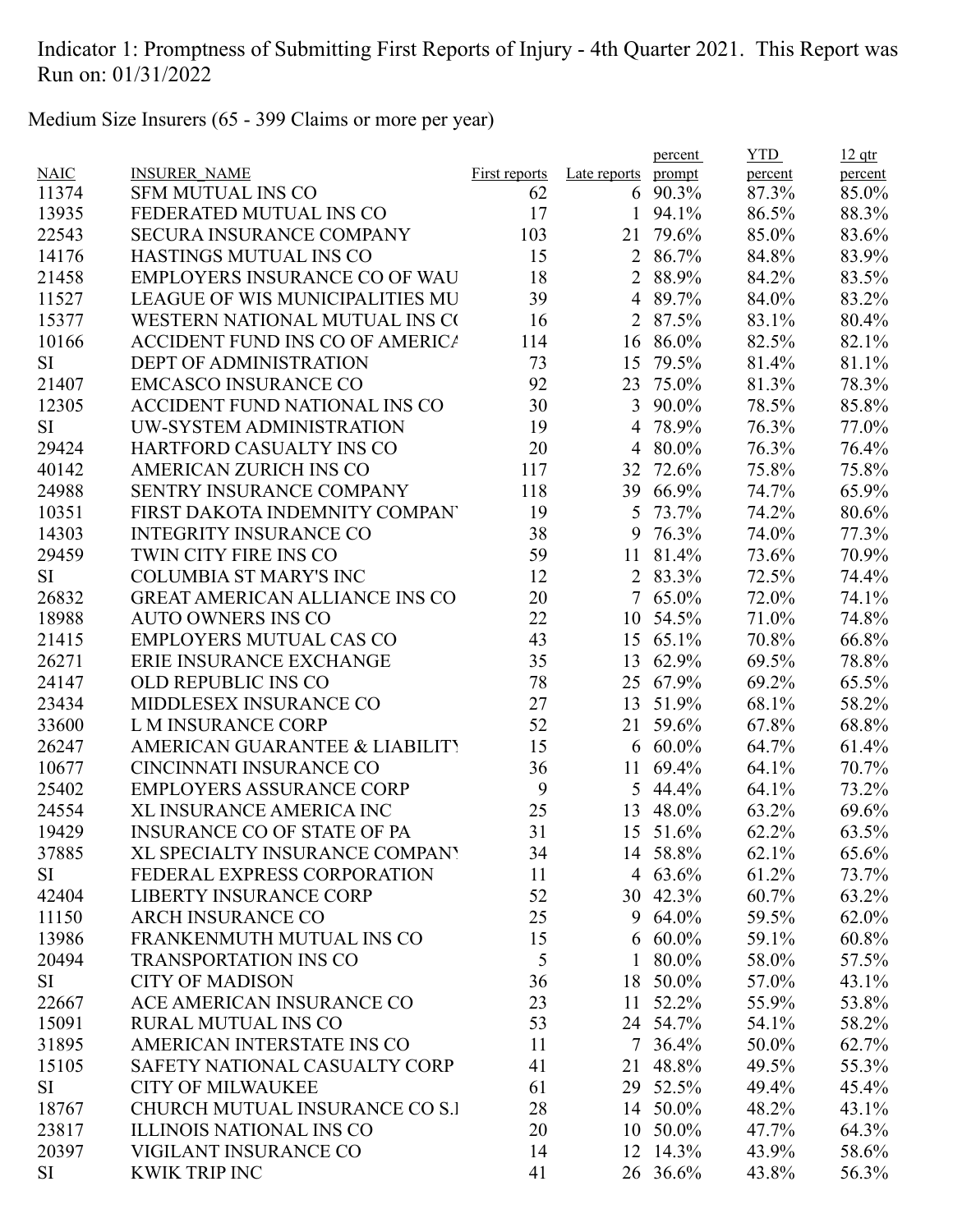Medium Size Insurers (65 - 399 Claims or more per year)

|             | <b>Totals for Group:</b>     | 1,850         |              | 592 68.0% | 70.2%   | 70.1%    |
|-------------|------------------------------|---------------|--------------|-----------|---------|----------|
| 12262       | PENN MFRS ASSOCIATION INS CO |               |              | 83.3%     | 40.7%   | 37.8%    |
| <b>NAIC</b> | <b>INSURER NAME</b>          | First reports | Late reports | prompt    | percent | percent  |
|             |                              |               |              | percent   | YTD     | $12$ qtr |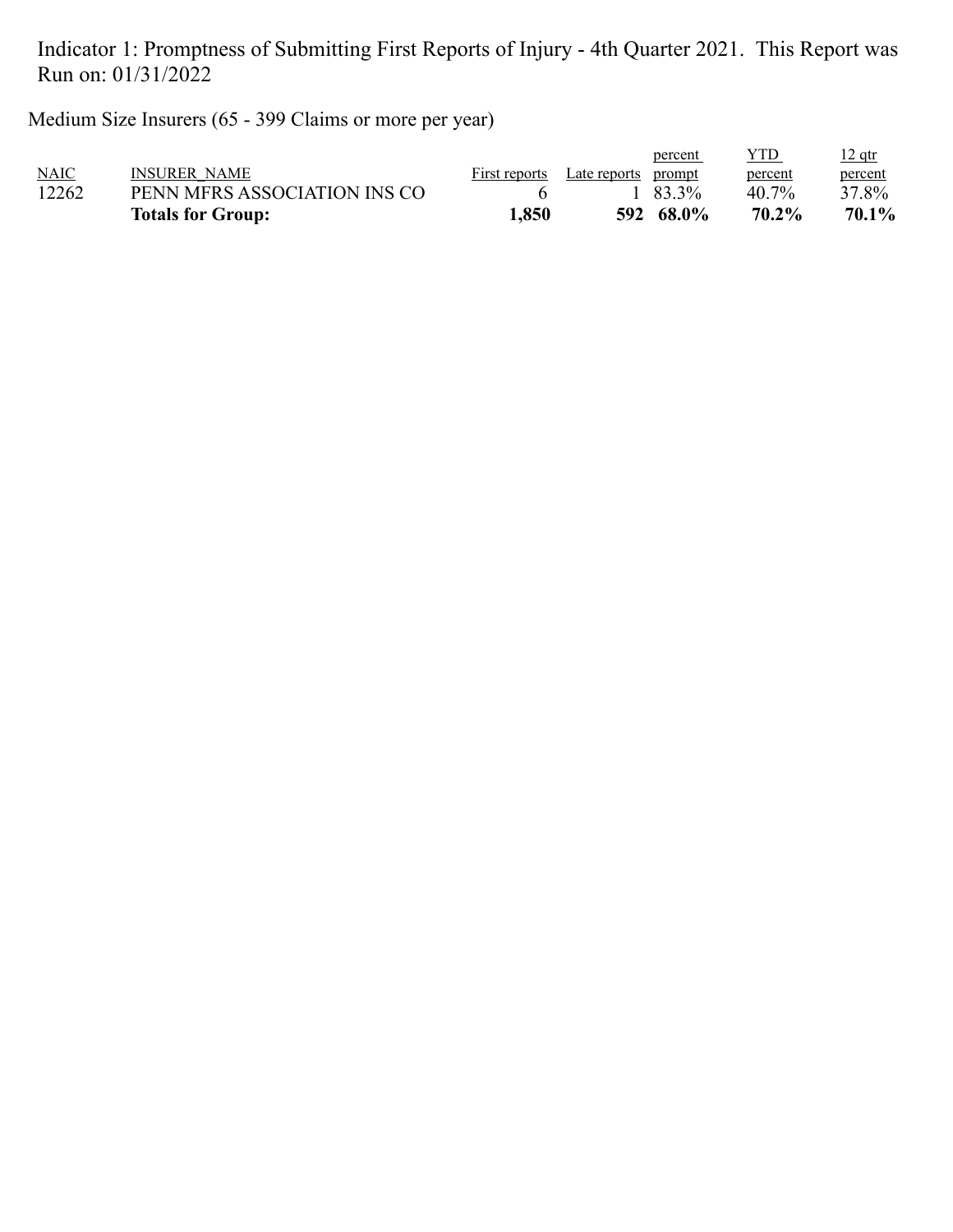Small Size Insurers (Less than 65 Claims per year)

|           |                                            |                      |                | percent         | <b>YTD</b> | $12$ qtr |
|-----------|--------------------------------------------|----------------------|----------------|-----------------|------------|----------|
| NAIC      | <b>INSURER NAME</b>                        | <b>First reports</b> | Late reports   | prompt          | percent    | percent  |
| 20109     | <b>BITCO NATIONAL INS CO</b>               | 4                    | $\overline{0}$ | 100.0%          | 90.5%      | 93.9%    |
| SI        | <b>SCHNEIDER NATIONAL CARRIERS IN</b>      | $\overline{2}$       | $\theta$       | 100.0%          | 92.9%      | 92.2%    |
| <b>SI</b> | MAYO CLINIC HEALTH SYS-NW WI RI            | 12                   |                | 91.7%           | 90.4%      | 91.5%    |
| 19445     | NATIONAL UNION FIRE INS CO OF PIT          | 1                    | 0              | 100.0%          | 63.6%      | 88.1%    |
| 11371     | <b>GREAT WEST CASUALTY CO</b>              | 6                    | $\overline{2}$ | 66.7%           | 81.6%      | 86.6%    |
| 23574     | MIDWEST FAMILY MUTUAL INS CO               | 9                    | 3              | 66.7%           | 90.9%      | 86.3%    |
| 24449     | <b>REGENT INSURANCE CO</b>                 | 5                    |                | 80.0%           | 85.7%      | 83.7%    |
| <b>SI</b> | FEDEX FREIGHT INC                          | 7                    | 4              | 42.9%           | 74.3%      | 83.5%    |
| <b>SI</b> | <b>USF HOLLAND LLC</b>                     | $\boldsymbol{0}$     | $\theta$       | $0.0\%$         | $0.0\%$    | 82.2%    |
| 12304     | <b>ACCIDENT FUND GENERAL INSURAN</b>       | 14                   | $\overline{2}$ | 85.7%           | 81.8%      | 82.0%    |
| 28223     | NATIONWIDE AGRIBUSINESS INS CO             | 10                   | 3              | 70.0%           | 86.5%      | 81.7%    |
| 26956     | WIS COUNTY MUTUAL INS CORP                 | 10                   | $\overline{2}$ | 80.0%           | 76.9%      | 80.0%    |
| 12006     | DISTRICTS MUTL INS & RISK MGMT S           | 5                    | 1              | 80.0%           | 72.7%      | 79.4%    |
| 23035     | LIBERTY MUTUAL FIRE INS CO                 | 17                   | 4              | 76.5%           | 78.3%      | 78.3%    |
| 32700     | <b>OWNERS INS CO</b>                       | $\overline{4}$       | 1              | 75.0%           | 75.0%      | 78.3%    |
| 13021     | UNITED FIRE & CASUALTY CO                  | 10                   | $\overline{2}$ | 80.0%           | 85.7%      | 77.5%    |
| 24112     | <b>WESTFIELD INSURANCE CO</b>              | 6                    | $\overline{2}$ | 66.7%           | 71.4%      | 77.0%    |
| 33588     | <b>FIRST LIBERTY INS CORP</b>              | 5                    |                | 2 60.0%         | 66.7%      | 76.5%    |
| <b>SI</b> | MILWAUKEE TRANSPORT SERVICES I             | 5                    | $\overline{3}$ | 40.0%           | 63.6%      | 76.3%    |
| 24830     | <b>CITIES &amp; VILLAGES MUTUAL INS CO</b> | 9                    | 4              | 55.6%           | 57.6%      | 72.5%    |
| 25666     | TRAVELERS INDEMNITY CO OF AMEF             | 19                   | 5              | 73.7%           | 75.8%      | 72.1%    |
| 10804     | CONTINENTAL WESTERN INS CO                 | 6                    | $\overline{2}$ | 66.7%           | 73.9%      | 71.1%    |
| <b>SI</b> | WISCONSIN ELECTRIC POWER COMP.             | $\overline{4}$       | 1              | 75.0%           | 68.6%      | 69.1%    |
| 27847     | <b>INSURANCE CO OF THE WEST</b>            | 13                   | 6              | 53.8%           | 63.5%      | 68.9%    |
| 13692     | DONEGAL MUTUAL INS CO                      | 26                   | 9              | 65.4%           | 70.7%      | 68.6%    |
| <b>SI</b> | <b>COUNTY OF DANE</b>                      | 14                   | 4              | 71.4%           | 71.0%      | 68.0%    |
| 19275     | AMERICAN FAMILY MUTUAL INS CO              | 8                    | $\overline{4}$ | 50.0%           | 63.8%      | 67.3%    |
| 25615     | <b>CHARTER OAK FIRE INS CO</b>             | 6                    | $\overline{2}$ | 66.7%           | 61.9%      | 67.1%    |
| <b>SI</b> | <b>KOHLER CO</b>                           | 12                   | 6              | 50.0%           | 69.4%      | 64.0%    |
| 10346     | <b>EMPLOYERS PREFERRED INS CO</b>          | 11                   |                | 2 81.8%         | 61.3%      | 63.9%    |
| 22659     | <b>INDIANA INSURANCE CO</b>                | 1                    |                | $1\ 0.0\%$      | 33.3%      | 63.6%    |
| 13331     | MOTORISTS COMMERCIAL MUTUAL                | $\boldsymbol{0}$     |                | $0.0\%$         | 33.3%      | 62.9%    |
| 19259     | SELECTIVE INS CO OF SOUTH CAROL            | 8                    |                | 4 50.0%         | 63.6%      | 62.4%    |
| 20427     | AMERICAN CASUALTY CO OF READIT             | $\boldsymbol{0}$     |                | $0.0\%$         | $0.0\%$    | 59.1%    |
| 31534     | CITIZENS INSURANCE CO OF AMERIC            | 9                    | 5              | 44.4%           | 60.5%      | 58.9%    |
| 20508     | VALLEY FORGE INS CO                        | 11                   |                | 6 45.5%         | 65.5%      | 57.5%    |
| 10340     | STONINGTON INS CO                          | $\tau$               |                | 5 28.6%         | 58.1%      | 57.4%    |
|           |                                            |                      |                |                 |            |          |
| 38318     | STARR INDEMNITY & LIABILITY COM            | 10                   |                | 2 80.0%         | 65.1%      | 56.4%    |
| SI        | MILWAUKEE BOARD OF SCHOOL DIR              | 9                    | 6              | 33.3%           | 40.7%      | 56.3%    |
| 12416     | PROTECTIVE INSURANCE CO                    | 5                    |                | 2 60.0%         | 65.4%      | 56.3%    |
| SI        | <b>COUNTY OF MILWAUKEE</b>                 | 24                   |                | 10 58.3%        | 57.5%      | 52.5%    |
| 19950     | <b>WILSON MUTUAL INS CO</b>                | $\boldsymbol{0}$     |                | $0.0\%$         | $0.0\%$    | 51.5%    |
| 24228     | PEKIN INSURANCE CO                         | 14                   |                | 4 71.4%         | 37.9%      | 50.6%    |
| 27855     | ZURICH AMERICAN INS OF IL                  | 3                    |                | 1 $66.7\%$      | 53.3%      | 50.5%    |
| 20281     | FEDERAL INSURANCE CO                       | 10                   |                | $6\quad 40.0\%$ | 58.1%      | 49.7%    |
| 10120     | <b>EVEREST NATIONAL INS CO</b>             | 6                    | $\mathfrak{Z}$ | 50.0%           | 50.0%      | 47.2%    |
| SI        | MADISON METROPOLITAN SCHOOL I              | 11                   |                | $10\,9.1\%$     | 32.1%      | 47.1%    |